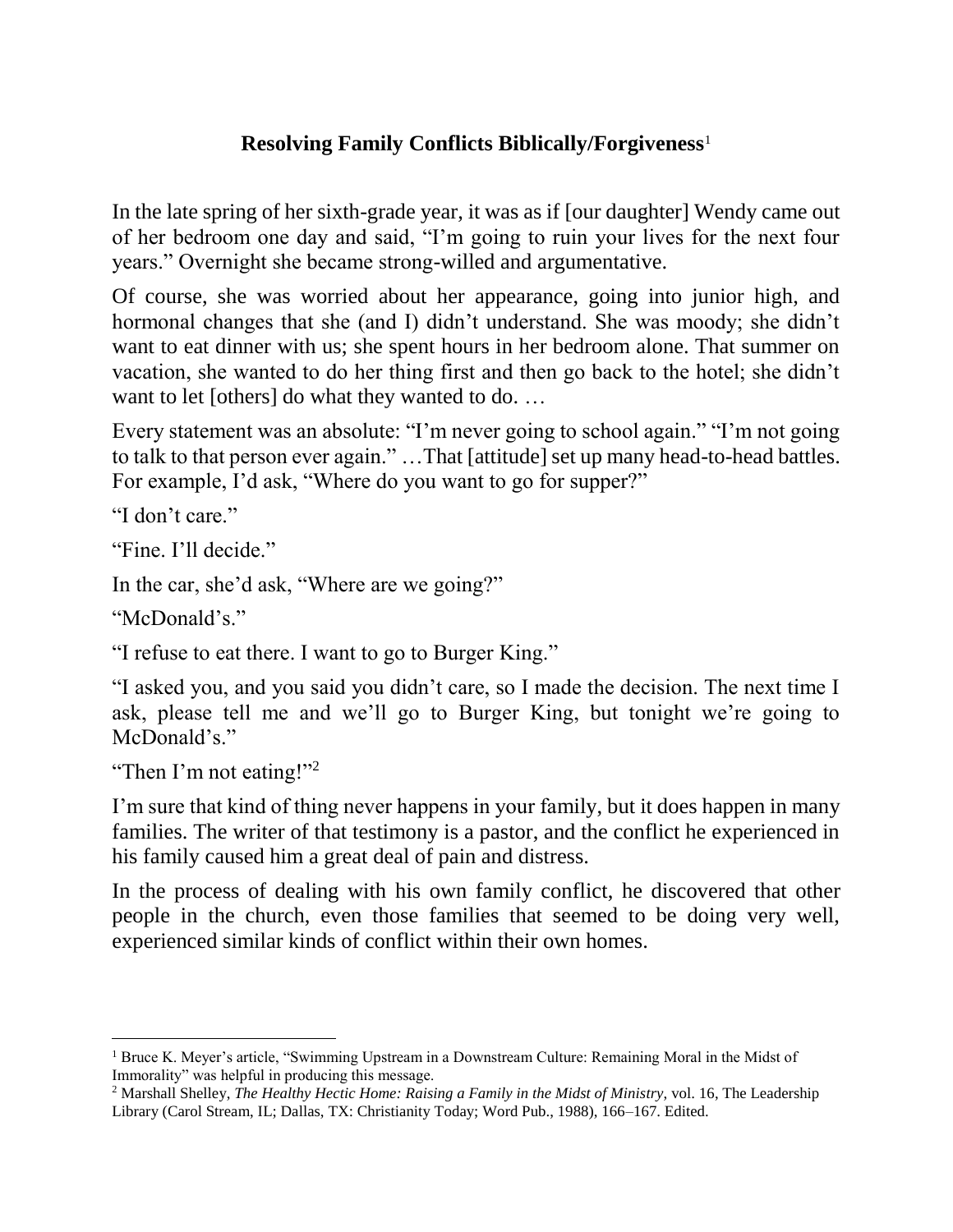I recognize that family conflict is quite common, even within faithful Christian families. It shouldn't be, but it is. In most families, conflict flares up from time to time. In some families, conflict is almost non-stop. We may not see it when families are at church, but conflict may be nearly constant at home.

Every family member would benefit from reducing conflict. Christian homes should be peaceful and harmonious. At least, members of the family should not be at each other's throats all the time. Conflict should be rare and minor in Christian homes.

Today I'd like to talk about the causes of family conflict and then suggest several steps we can take to reduce or eliminate family conflict.

I. Causes of family conflict

Ultimately, all conflict is the result of sin. All of us are sinners, and conflict comes naturally to us because of the fallen human condition.

A. The sinful human heart causes conflict.

Jer 17:9 *The heart is deceitful above all things, And desperately wicked;…*

Mt 15:19 *For out of the heart proceed evil thoughts, murders, adulteries, fornications, thefts, false witness, blasphemies.*

Jas 1:14 *But each one is tempted when he is drawn away by his own desires and enticed.*

Jas 4:1 *Where do wars and fights come from among you? Do they not come from your desires for pleasure that war in your members?*

- 1. The heart of every conflict is the sinful human heart. Because we are sinners, we respond sinfully to circumstances and to people, resulting in conflict. The flesh still conflicts with the Spirit (Gal 5:17), and that leads to conflict with others.
- 2. For saved people, the power of sin has been broken and we are new creations in Christ. We are not enslaved to sin, but we are still prone to sin. We may still respond sinfully to various circumstances and get into conflict.

Perhaps it's a long-standing character flaw that drives conflict. Maybe it's a bad habit or an unbiblical way of thinking. The primary source is internal, it's ourselves and our sinful way of thinking that leads to conflict.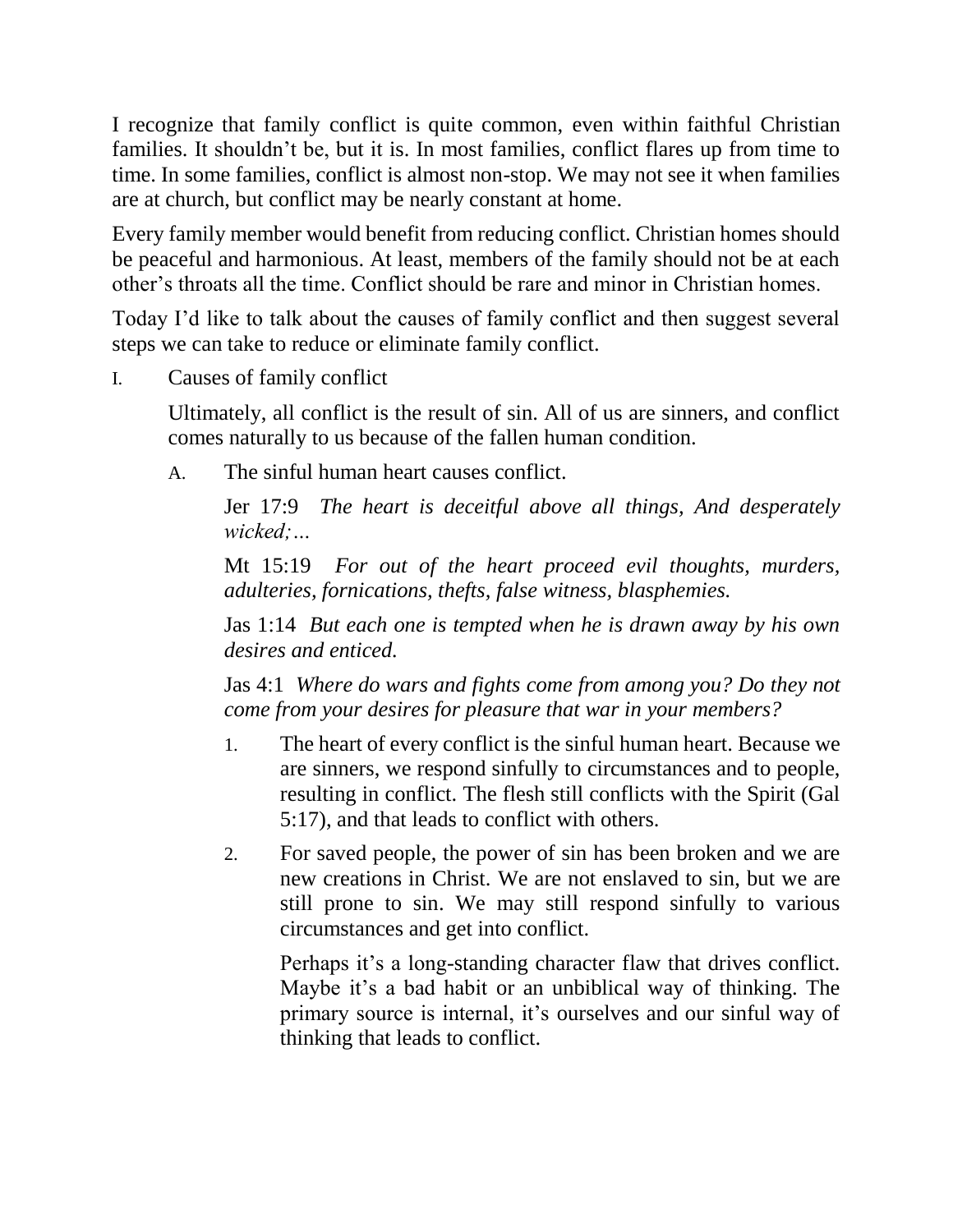It's easy to blame others, but if we are involved in conflict, we should consider whether our own sinful behavior and attitudes may be part of the problem. It all starts in the sinful human heart.

B. A sinful rejection of biblical roles causes conflict.

When people refuse to fulfill their God-given roles in the family, conflict will result. If family members reject God's order for the home, conflict will result. Peace and harmony result when people know their roles and fulfill them.

**Quote:** Overturning the biblical lines of authority in a family doesn't eliminate conflicts; it multiplies them.<sup>3</sup>

- C. Sinful responses to the circumstances of life cause conflict.
	- 1. Sometimes life experiences influence us to respond sinfully. Perhaps previous abuse and pain continue to influence our responses. It's a well-known fact that those who suffer abuse often abuse others. It could be that someone is repeating the same kind of experience he/she suffered as a child.
	- 2. Things like fear, pain, loneliness, shame, anger, and stress can influence us to respond to events and people sinfully.

We all know what it's like to respond rudely or harshly when we are under stress or when we are exhausted. It's hard to be cheerful and pleasant when you are worried, exhausted, fearful, or angry.

- 3. However, life experience is no excuse for sinful behavior. We can't excuse our present sinful behavior by our past experiences. "I've had terrible, tragic experiences in the past, so I have a right to be grumpy and disagreeable." Or "I've had a bad day." Perhaps the past *explains* the present, but it's no *excuse* for causing conflict.
- D. Sinful influences cause conflict.

l

<sup>3</sup> John MacArthur, *Successful Christian Parenting : Raising Your Child with Care, Compassion, and Common Sense* (Bedford, Tex.: Word Pub., 1998), 187.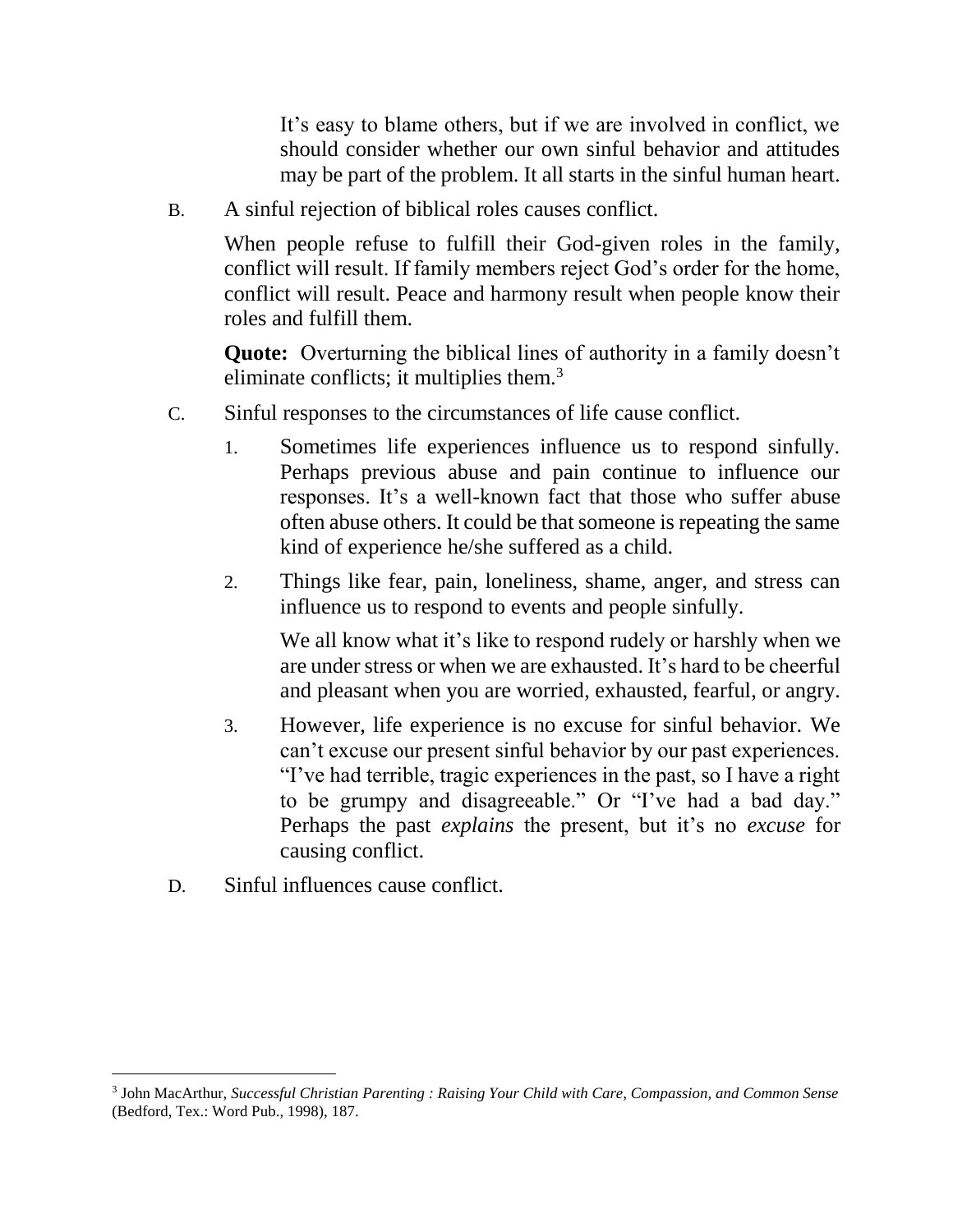- 1. Most people have at least some ungodly influences in their lives. E.g., TV, books, magazines, Internet, music, relatives, friends, co-workers, teachers, culture, celebrities, etc. Most people get at least some of their ideas from what they hear, see, and experience. We absorb ideas—good ones and bad ones—from many different sources.
- 2. These outside influences can be the source of conflict. People get ungodly, unbiblical ideas into their heads and act on them. They see others in the culture doing things and then follow their bad example. Following bad ideas often leads to bad behavior, and that often leads to conflict. Teenagers are especially sensitive to outside influences. The blind often follow the blind.

That's one good reason that parents need to limit the exposure children are getting from ungodly outside influences like TV, movies, the Internet, music, and friends.

- 3. These outside influences can be the source of temptation. If we are giving in to temptation, it could cause conflict in the home. E.g., alcohol, drugs, pornography, gambling. When members of the family are involved in these sins, conflict is almost inevitable.
- 4. So it could be that the ideas you picked up from one or more of these sources is playing a role in the conflict. Giving in to temptation may fuel conflict.

**Trans.:** Conflict can come from a number of sources. The root cause is our own sinful hearts. And if we allow other negative influences, conflict is all the more likely in our homes.

**So we should take a moment to consider if there is a particular source of conflict within our homes.** What or who is driving it? Where does it usually come from? Is one person mostly responsible, or is it an outside influence that is causing the problem? Is it a temptation that someone is indulging in? In order to solve the problem, we have to find the source(s).

II. Solutions to family conflict

How do we reduce or eliminate conflict in the home?

A. Confess the sin; admit the problem.

Proverbs 28:13 *He who covers his sins will not prosper, But whoever confesses and forsakes them will have mercy.*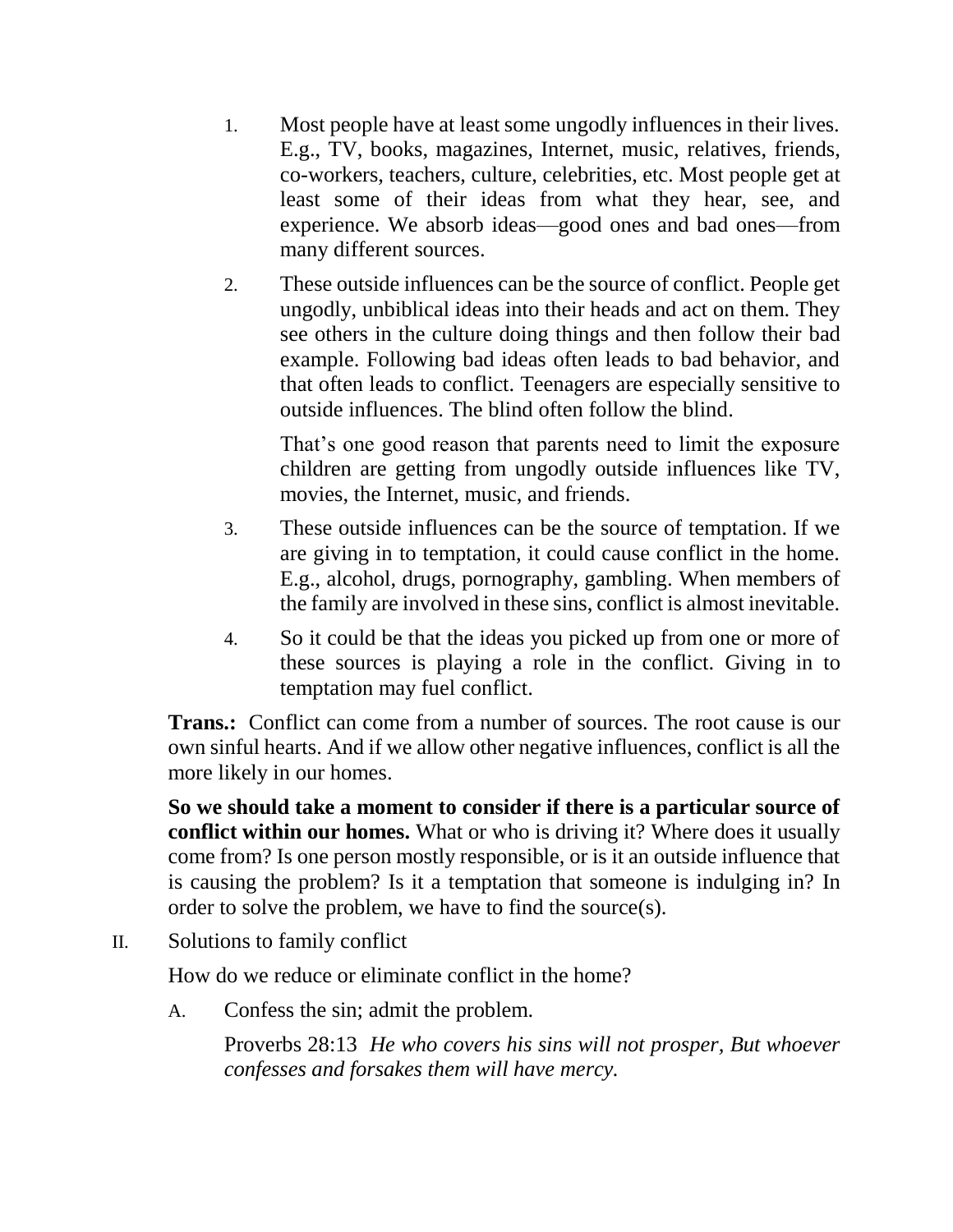1 John 1:9 *If we confess our sins, he is faithful and just to forgive us our sins, and to cleanse us from all unrighteousness.*

1. If the conflict is caused by sinful behavior, then the guilty party must admit his/her sin. One must honestly admit personal guilt for causing the problem.

In the story I read earlier, the daughter, Wendy, was the major source of family conflict. Wendy needed to admit her sin and repent of it.

The problem is that sinful people often don't want to admit that they are the cause of the conflict. They make excuses and shift the blame to others. But conflict will never stop if the guilty person does not take responsibility for it.

Sometimes, those in the household may need to confront the source of the problem. Perhaps the father is an alcoholic. Perhaps the mother is abusive. Perhaps one of the parents is provoking the children to wrath. Perhaps one of the kids has a rotten attitude or is breaking the rules. The other members of the household may need to confront the person and insist that he/she quit the sinful activity.

- 2. Strong confrontation is necessary and it works in some cases. However, the guilty person may not want to admit his sin or change his ways.
- 3. People often don't want to be accountable for their weaknesses and failures. They tend to blame others, to pass the buck, to explain away their shortcomings. People may not want to quit their sinful behavior even if it does cause conflict.

So it may be difficult to get the cause of the conflict to admit that he/she is the cause.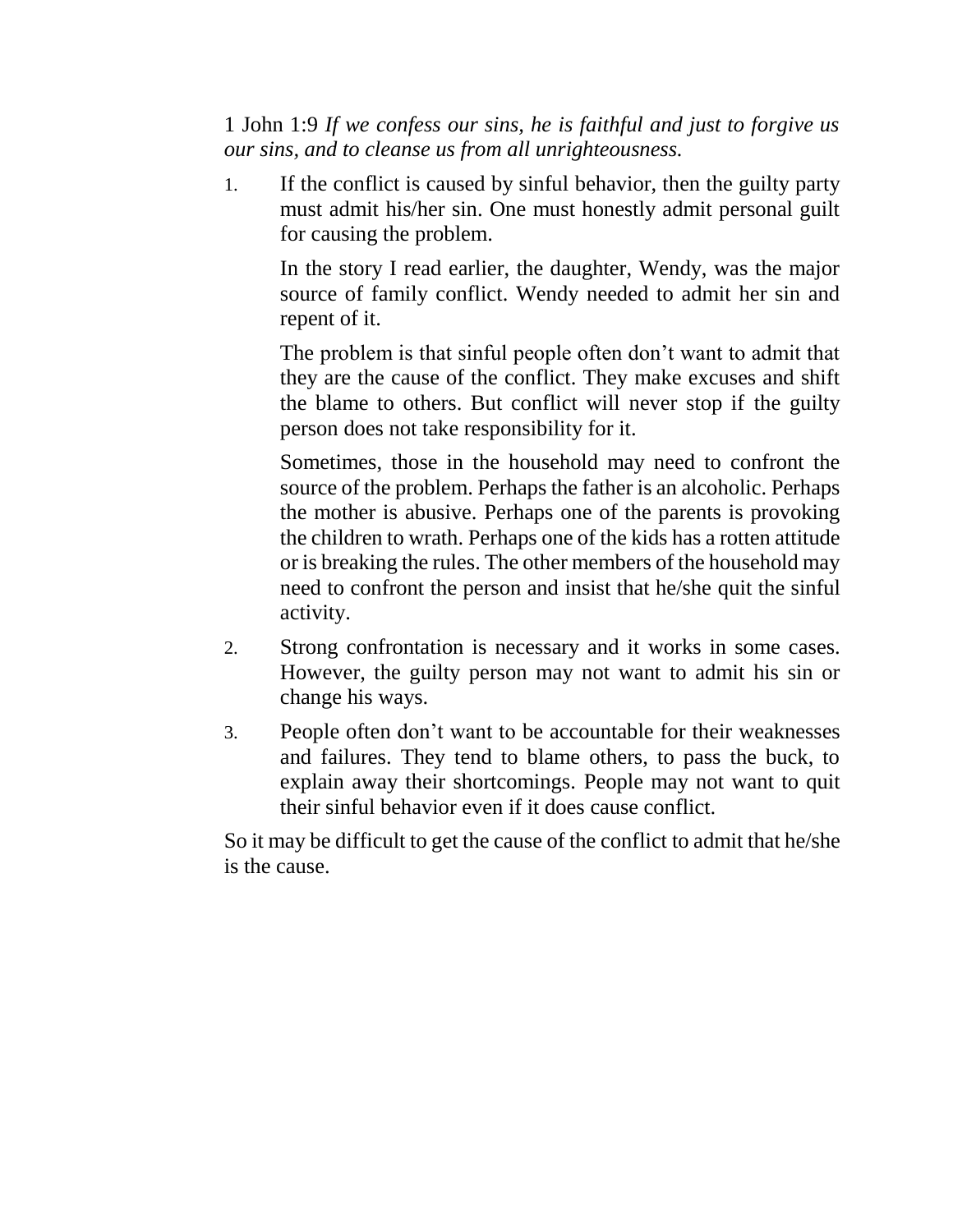- 4. Instead of excusing ourselves, we must confess our sins.
	- a) The word "confess" means "to say the same thing." When we confess our sins, we are agreeing with God about our sin, we are admitting that the sin is destructive and offensive.
	- b) The Bible repeatedly commands us to admit our sins, to confess them and repent of them.
		- (1) We should confess them to God and seek forgiveness regularly.
		- (2) We may need to confess them to others and seek forgiveness from those we've hurt.
		- (3) And repentance demands changed behavior. If the behavior does not change, then repentance has probably not happened.
- 5. Personal responsibility is a major emphasis of the Bible. Christians don't blame others for their own failures and weaknesses. If you are the cause of the conflict, then you must admit that and take responsibility for it.
- 6. In a family situation, the conflict may be caused by one or more people. It may be that sinful behavior by one person is followed by a sinful response from somebody else. There is usually more than one person to blame when conflict is common at home.

The solution to conflict begins when people admit their sins.

- B. Commit to adopting the biblical roles for husbands, wives, and children.
	- 1. If everyone in the home is a Christian, and if all members of the family commit to fulfilling their God-given roles, then a great potential for conflict is removed.
	- 2. Of course, no member of the family will fulfill his/her roles perfectly, so there is always potential for conflict even when everyone has the best intentions.
	- 3. But if everyone knows his/her role and is intentionally trying to fulfill those roles, it certainly reduces the potential for conflict.
	- 4. What roles am I talking about? Just to review these roles briefly: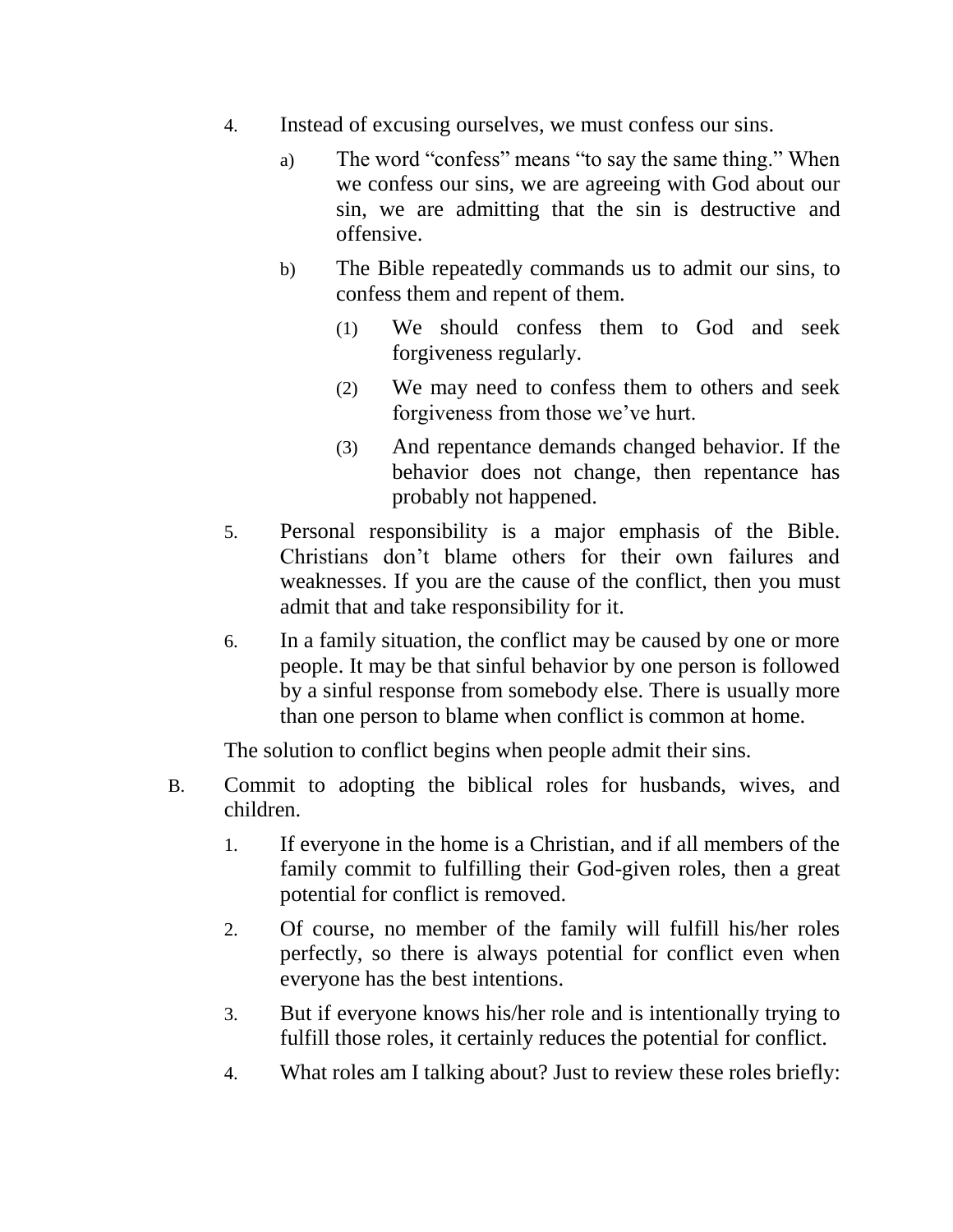- a) The husband/father is the head of the household. He is obligated to lead, provide, protect, and love.
- b) The wife/mother is to respect her husband and care for the home and children.
- c) Children must obey and honor their parents and work hard at learning.
- d) If members of the family are failing to fulfill these basic obligations, conflict will result. So the family must adopt and apply these roles. Doing so will reduce family conflict.
- C. Commit to change.

The biblical word for positive change is sanctification. Christians are supposed to grow in holiness and Christ-likeness. A decrease in family conflict requires an increase in sanctification, especially for those who are the most responsible for causing the conflict.

In Eph 4:22-24, Paul describes the process of sanctification in terms of taking off and putting on.

Eph 4:22-24 *That ye put off concerning the former conversation the old man, which is corrupt according to the deceitful lusts; And be renewed in the spirit of your mind; And that ye put on the new man, which after God is created in righteousness and true holiness.*

Families must put off behaviors that cause conflict and put on behaviors that produce unity, harmony, and peace.

1. Stop those behaviors that lead to conflict.

Stop provoking your children to wrath. Stop getting drunk. Stop the constant criticism and complaint. Stop the bad attitudes, the lying, and the stealing. Stop the ungodly behavior. Stop being the source of the conflict.

- 2. Start following biblical standards of behavior. Put on the new man.
	- a) Family conflict often involves sinful *words* or language. If we want to prevent conflict, everyone has to control his/her words.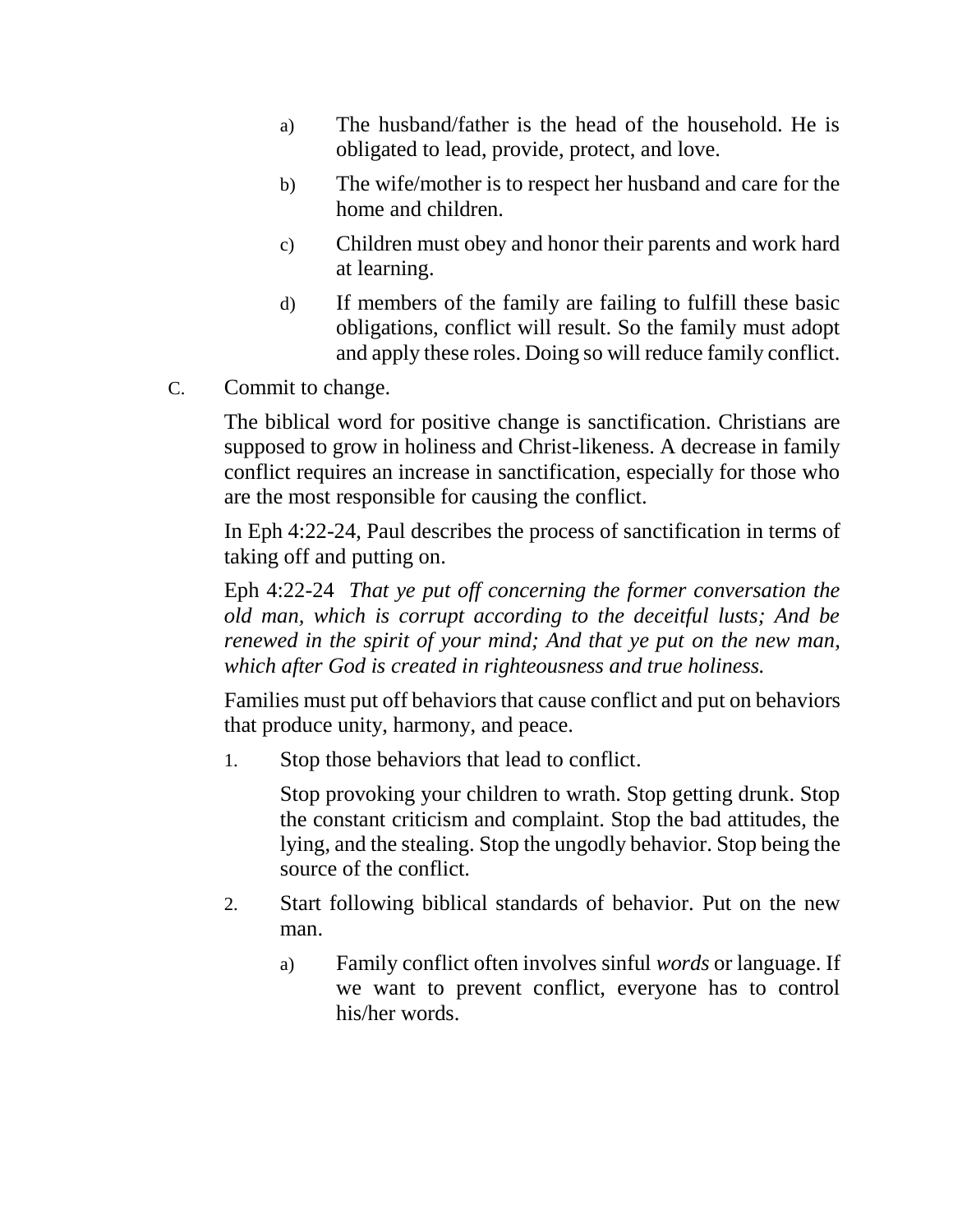- (1) No foul language, no vulgarity, no name-calling, no insults, no biting sarcasm, no ridicule, no nagging, no lying. "If you can't say something nice, don't say anything at all."
- (2) Try to edify, to uplift, to be kind and gracious with your words. Be positive and optimistic. Praise others when they move in the right direction.

Proverbs 12:18 *There is one who speaks like the piercings of a sword, But the tongue of the wise promotes health.*

Proverbs 15:1 *A soft answer turns away wrath, but a harsh word stirs up anger.*

- b) Family conflict often occurs when members of the family *behave* in sinful ways. The family must commit itself to changing its behavior.
	- (1) It could be destructive behaviors like physical abuse or alcoholism or drug abuse. Obviously, these kinds of behaviors have no place in a Christian home. If they are present, those guilty must stop immediately.
	- (2) It could be more mundane behavior like stealing and lying. It could even be fairly minor things like tattling or complaining or delayed or incomplete obedience.
	- (3) If we are talking about a Christian family, the members of that family know that their behavior is not what it ought to be. They should see the need to change, and they should commit themselves to necessary change.

Christian families must commit themselves to Christian behavior in the home. We don't expect perfection, but we do expect Christians to follow basic biblical behavior standards. And we expect parents to enforce those standards. Set the rules and then enforce them with appropriate consequences.

3. Start walking in the spirit and not in the flesh.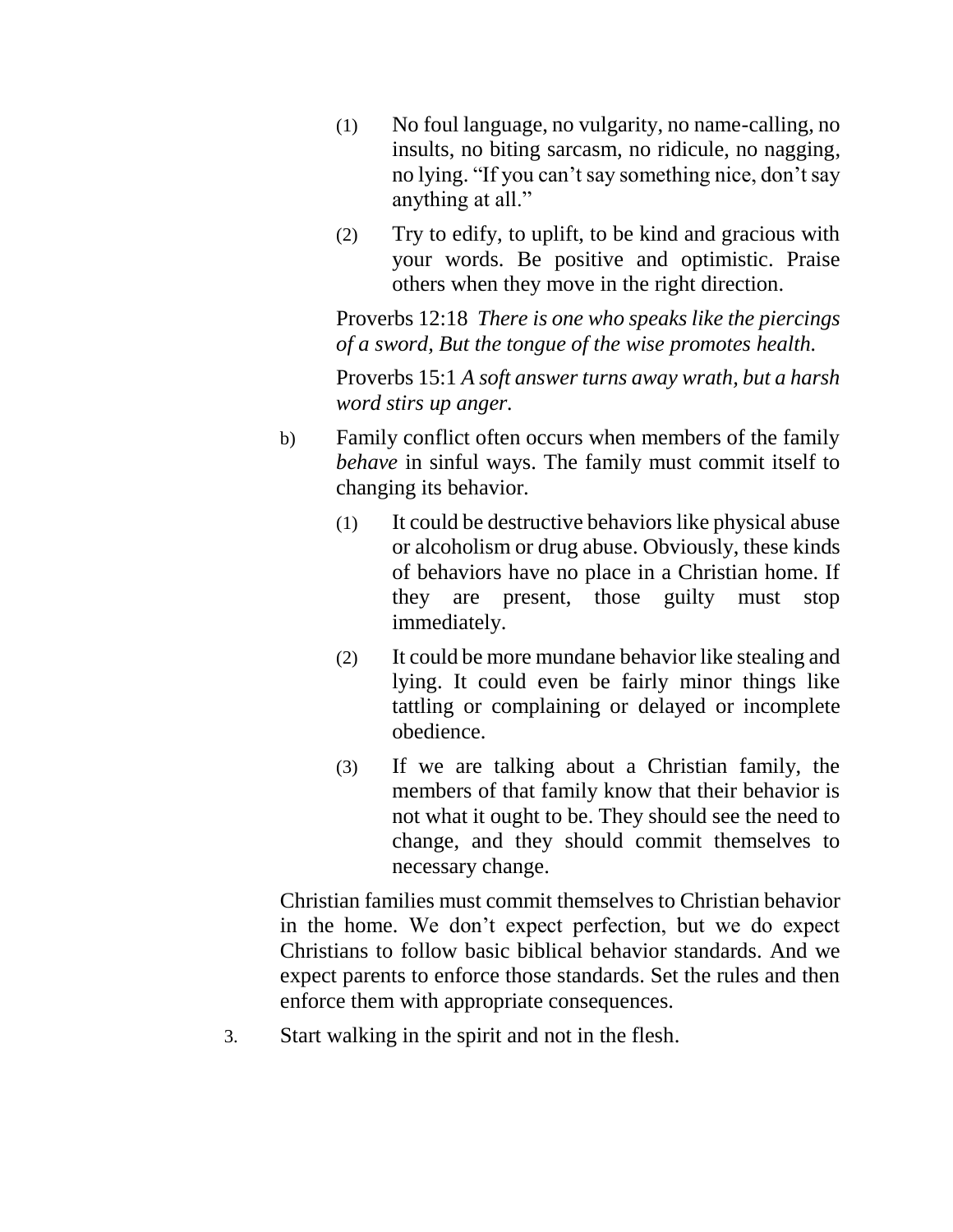- a) The ultimate cause of conflict is spiritual (sin), and the ultimate solution to conflict in the home is also spiritual. We must submit ourselves to God and to his Word. We don't make these changes in our own strength; we trust God to bring about these changes as we submit to his Word.
- b) Walking in the *flesh* means that you are controlled by your sinful attitudes and desires. Even if you are saved, you can still follow your flesh instead of the Spirit. And it's easy for the old flesh to get into conflict.
- c) Walking in the *Spirit* means you are willingly submitted to the Holy Spirit, and that basically means being obedient to the Word of God. To be filled with the Spirit basically means being controlled by the Word of God.
- d) Rom 6:13 "yield yourselves to God." If we get self out of the way and intentionally yield ourselves to God, conflict will be reduced if not eliminated.
- 4. Start having a forgiving, gracious, peaceful attitude toward family members.

Mt 22:39 *Love thy neighbor as thyself.* That's not a suggestion; it's a command. Your family members are your closest neighbors, and God commands you to love them.

Romans 12:18 *If it be possible, as much as lieth in you, live peaceably with all men.* Don't be the source of the conflict; be the peacemaker.

Col 3:13 *bearing with one another, and forgiving one another, if anyone has a complaint against another; even as Christ forgave you, so you also [must do].*

Eph 4:2 *with all lowliness and gentleness, with longsuffering, bearing with one another in love,*

It would certainly help everyone involved if people would extend grace and forgiveness. That's a good way to defuse family conflicts and encourage peace and harmony in the home.

5. Start defusing conflict before it begins.

For families where conflict is common, it should be obvious when a conflict is about to flare up. What do we do about it?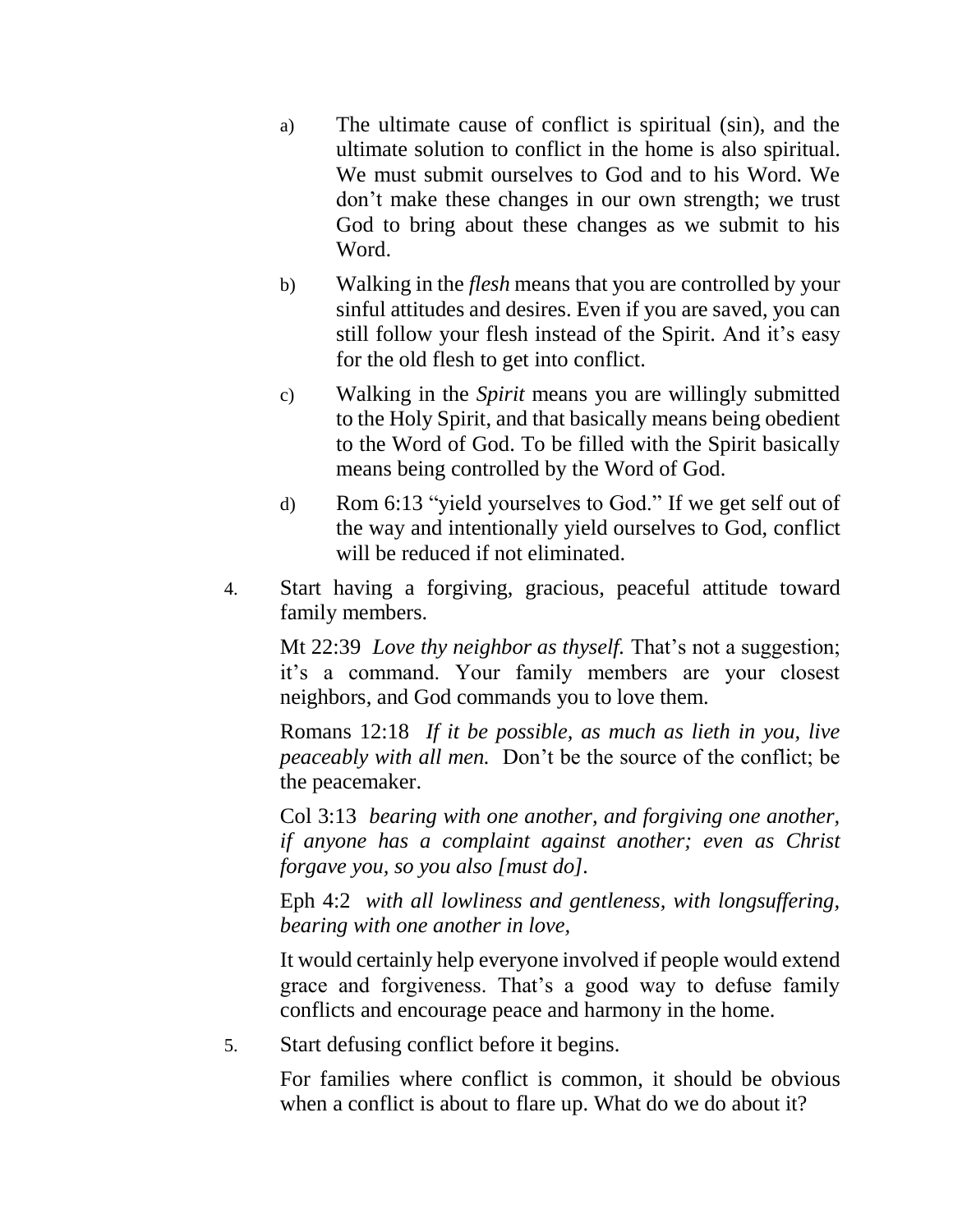a) Speak the truth in love (Eph 4:15). You can't solve the problem by ignoring it or pretending it does not exist. Define the source of the conflict.

But remember Mt 7:5—take the log out of your own eye before dealing with the speck in someone else's eye. Don't be hypocritical by blaming someone else for the same thing you are guilty of.

b) Have a family meeting, pray together, and openly discuss why the family is having a conflict. Review the roles of each member of the family and insist that each one fulfill his/her biblical role. Point out the sin/failure and address it biblically. Rebuke those who are guilty.

This probably will not happen if the parents are the ones causing the conflict. We can't expect children to get control of this situation by themselves. If the parents are the source of the conflict, someone outside the family may have to get involved.

- c) If you can't solve the problem internally, consider the option of seeking Christian counsel. Bring a church leader into the picture to see if he might have some good advice. Consult the pastor. Set up an appointment with a Christian counselor.
- d) In some cases, the family may have to implement drastic, radical measures. Issue an ultimatum: "Shape up or ship out." You may have to tell a rebellious child to leave home. You can't sacrifice the entire family because you don't want to confront the source of all the problems.

In some cases, you may have to isolate the guilty person or isolate your family from the cause of the conflict. E.g., the abusive uncle, the alcoholic aunt, the controlling mother-in-law, the adult child who contradicts everything you believe in.

Cf. Deut 21:18f—stoning a rebellious child; I'm not advocating stoning, but in some cases, it's necessary to remove the offending person from the family.